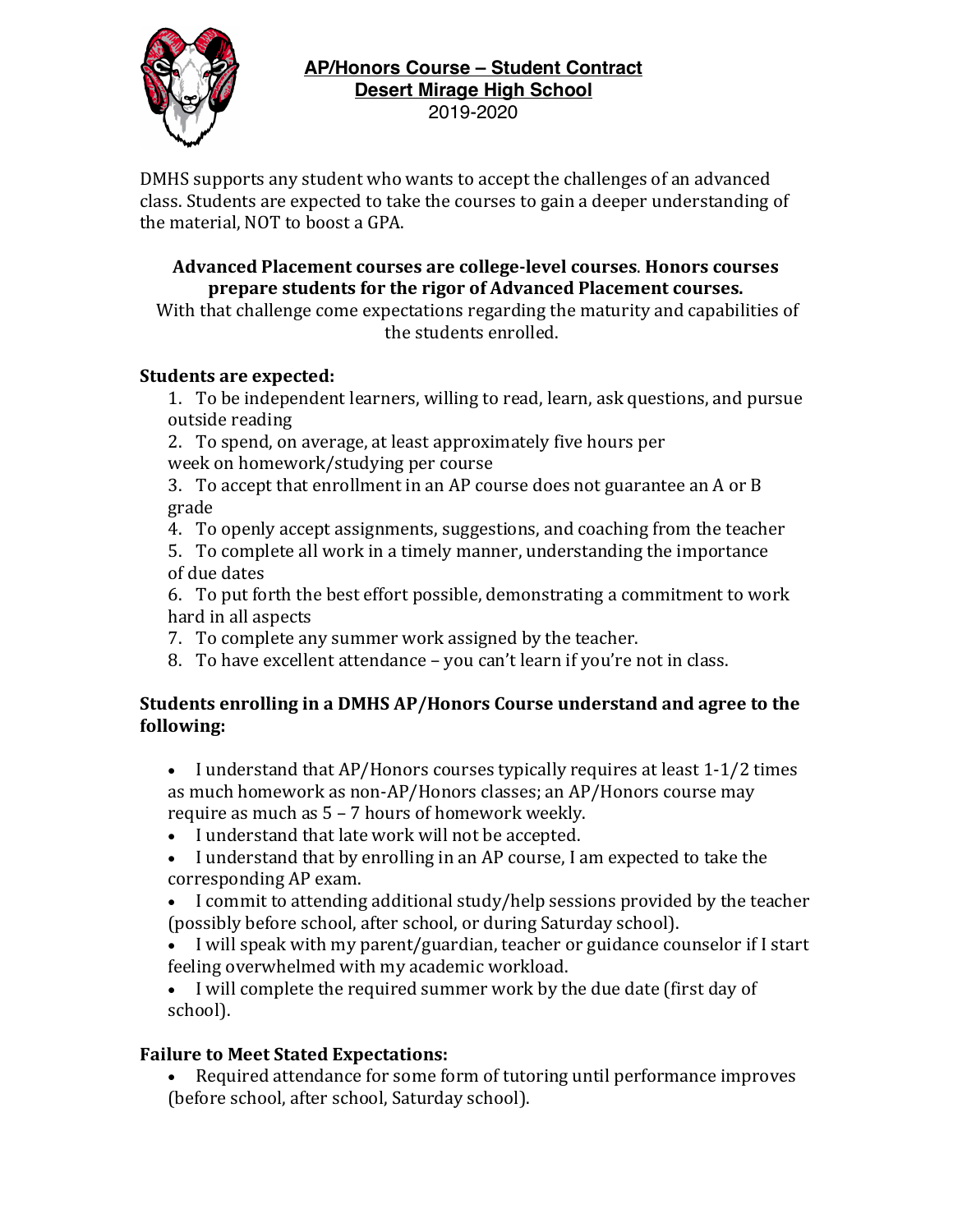

- An F grade at a quarter mark may result in being dropped from the
- AP/Honors course.
- Plagiarism:
	- $\circ$  First Time = Grade of zero on the assignment
	- $\circ$  Second Time = Exited from course (with a grade of "F")

• Once a student reaches five or more unexcused absences in the school year, a parent meeting will be required. Student will be placed on attendance probation contract. Failure to meet contract may result in student being exited from class with an F. Valid excuses include court, bereavement, and illness.

| Student Name: ____________________________     | Student Lunch ID: _______ |
|------------------------------------------------|---------------------------|
|                                                |                           |
|                                                |                           |
|                                                |                           |
|                                                |                           |
| Counselor Signature: ________________________  |                           |
| Administrator signature: _____________________ |                           |

- \_\_Race & Gender U.S. History Honors (11<sup>th</sup>) \_\_\_\_\_Government/Economics AP (12<sup>th</sup>)
- \_\_\_Multicultural Literature Honors (10th) \_\_\_U.S. History AP (11th)
- 
- 
- **\_\_Integrated Math 3 Honors \_\_\_\_\_\_\_\_\_\_\_\_\_\_\_\_\_\_\_\_\_\_\_\_\_\_\_\_English Literature AP** (12th)
- \_\_Spanish 4 Culture & Identity Honors \_\_\_\_\_\_\_\_\_\_\_\_\_\_\_\_English Language AP (11-12<sup>th</sup>)
- $\_\_\_$ Advanced Theater Honors (11-12<sup>th</sup>) \_\_\_\_\_\_\_\_\_\_\_\_\_\_\_Calculus A/B AP (12<sup>th</sup>)

## **Honors Courses AP Courses** (Select 3 only)

- 
- 
- $\text{\_}$ World History AP (10th)
- **\_\_Integrated Math 2 Honors \_\_\_\_\_\_\_\_\_\_\_\_\_\_\_\_\_\_\_\_\_\_\_\_\_\_\_\_\_European History AP** (10th grade)
	-
	-
	-
	- Spanish Literature AP  $(11-12<sup>th</sup>)$
	- $\sum$ Spanish Language AP (10-12th)
	- $\text{L}$ Environmental Science AP(11-12th)
	- \_\_Psychology AP (10th-12th grade)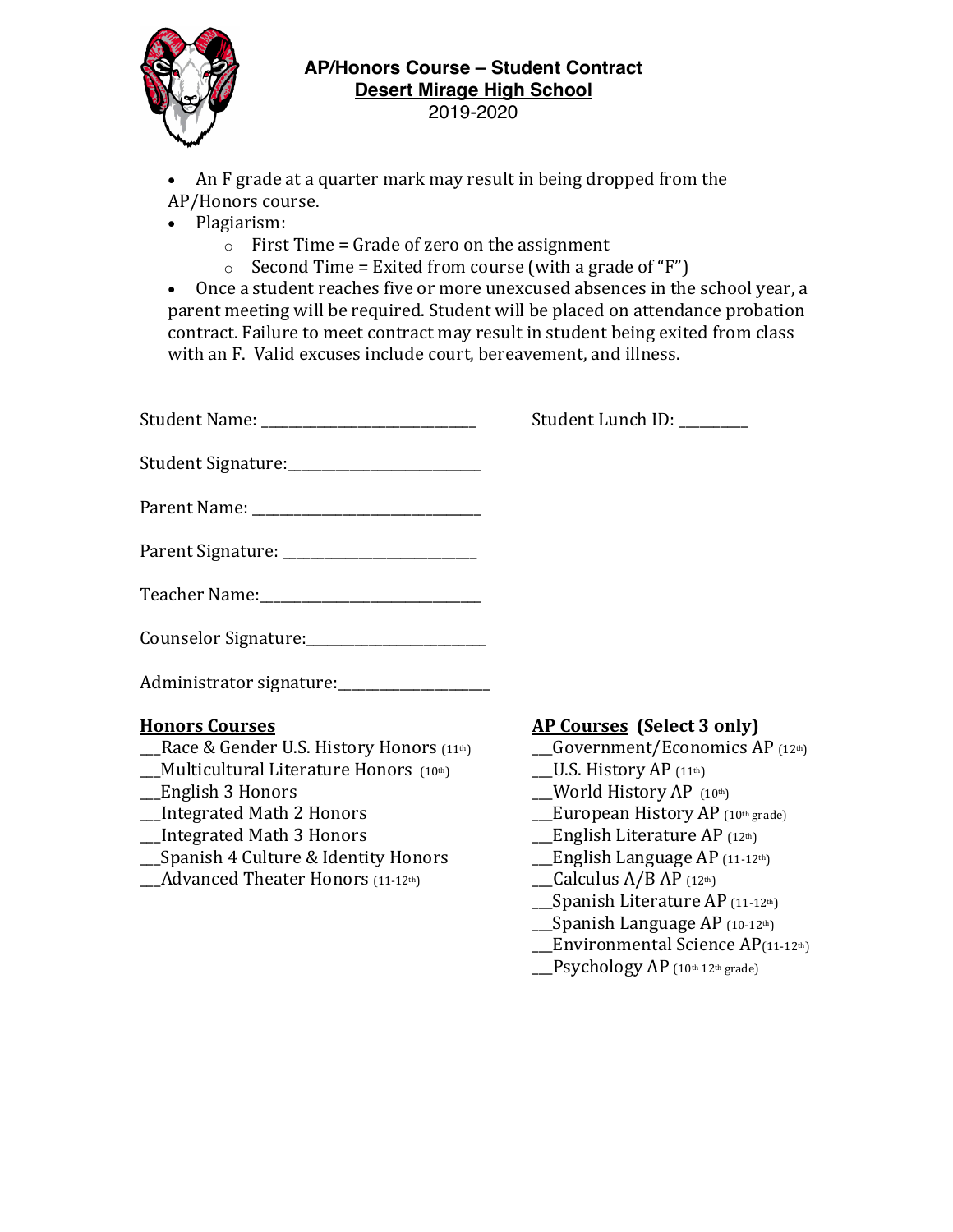

### **Curso de AP / Honores - Contrato del estudiante Desert Mirage High School**

DMHS apoya a cualquier estudiante que quiera aceptar los desafíos de una clase avanzada. Se espera que los estudiantes tomen los cursos para obtener una comprensión más profunda del material, NO para impulsar un GPA (su promedio).

Los cursos de Colocación Avanzada son cursos de nivel universitario. Los cursos de honores preparan a los estudiantes para los cursos de colocación avanzada de rigor. Con ese desafío, llegan las expectativas con respecto a la madurez y las capacidades de los estudiantes matriculados.

# **Qué se espera los estudiantes:**

1. Ser estudiantes independientes, dispuestos a leer, aprender, hacer preguntas y buscar lectura exterior

2. Invertir, en promedio, al menos aproximadamente cinco horas por semana en la tarea / estudiar de cada curso

3. Aceptar que la inscripción en un curso AP no garantiza una calificación de una A o B

4. Aceptar abiertamente tareas, sugerencias y entrenamiento del maestro

5. Terminar todo el trabajo de manera oportuna, entendiendo la importancia de las fechas de entrega

6. Presentar el mejor esfuerzo posible, demostrando el compromiso de trabajar arduamente en todos los aspectos

7. Terminar cualquier trabajo de verano asignado por el maestro.

8. Tener una asistencia excelente: no puedes aprender si no estás en clase.

## Los estudiantes que se matriculan en un curso de AP / Honores de DMHS **entienden y aceptan lo siguiente:**

• Entiendo que los cursos AP / Honores generalmente requieren al menos 1-1 / 2 veces más tareas que las clases que no son AP / Honores; un curso AP / Honores puede requerir de 5 a 7 horas semanales de tarea.

• Entiendo que el trabajo demorado no será aceptado.

• Entiendo que al inscribirme en un curso de AP, se espera que tome el examen de AP correspondiente.

• Me comprometo a asistir a sesiones de estudio / ayuda adicionales proporcionadas por el maestro (posiblemente antes de la escuela, después de la escuela o durante la escuela del sábado).

• Hablaré con mis padres / guardián, maestro o consejero si comienzo a sentirme abrumado con mi carga académica.

• Completaré el trabajo de verano requerido antes de la fecha de entrega (primer día de clases).